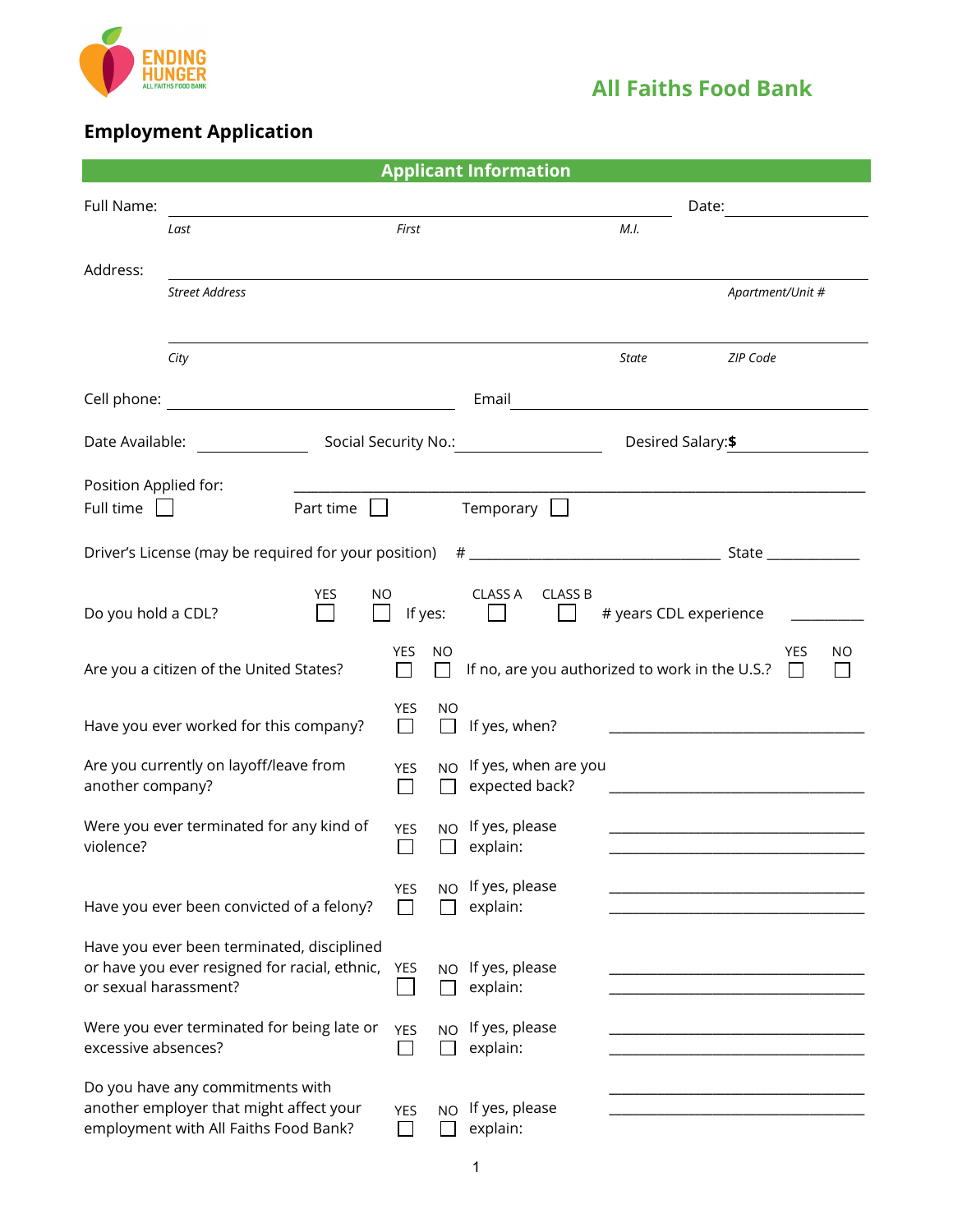

| <b>Education</b> |                                                                                                                                                                                                                                                                                                                                                                                 |  |  |  |
|------------------|---------------------------------------------------------------------------------------------------------------------------------------------------------------------------------------------------------------------------------------------------------------------------------------------------------------------------------------------------------------------------------|--|--|--|
| High School:     | Address:                                                                                                                                                                                                                                                                                                                                                                        |  |  |  |
| From:            | YES.<br>ΝO<br>To: Did you graduate?<br>Diploma: <u>_________</u><br>$\mathbf{L}$<br>$\Box$                                                                                                                                                                                                                                                                                      |  |  |  |
|                  | Address:                                                                                                                                                                                                                                                                                                                                                                        |  |  |  |
| From:            | <b>YES</b><br>ΝO<br>Did you graduate?<br>To: and the state of the state of the state of the state of the state of the state of the state of the state of the state of the state of the state of the state of the state of the state of the state of the state of the st<br>$\Box$<br>Degree:<br>$\perp$                                                                         |  |  |  |
| Other:           | Address:                                                                                                                                                                                                                                                                                                                                                                        |  |  |  |
| From:            | <b>YES</b><br>NO<br>To: Did you graduate?<br>Degree: and the state of the state of the state of the state of the state of the state of the state of the state of the state of the state of the state of the state of the state of the state of the state of the state of th<br>$\perp$                                                                                          |  |  |  |
|                  | <b>References</b>                                                                                                                                                                                                                                                                                                                                                               |  |  |  |
|                  | Please list three professional references.                                                                                                                                                                                                                                                                                                                                      |  |  |  |
| Full Name:       | <u> 1980 - Johann Stoff, deutscher Stoffen und der Stoffen und der Stoffen und der Stoffen und der Stoffen und de</u>                                                                                                                                                                                                                                                           |  |  |  |
| Company:         | Phone: <u>________________</u><br><u> 1989 - Andrea Stadt Britain, amerikansk politiker (</u>                                                                                                                                                                                                                                                                                   |  |  |  |
| Address:         | Email:                                                                                                                                                                                                                                                                                                                                                                          |  |  |  |
| Full Name:       | <u> 1989 - Johann Stoff, Amerikaansk politiker († 1908)</u>                                                                                                                                                                                                                                                                                                                     |  |  |  |
| Company:         | Phone: <u>___________________</u><br><u> 1980 - Johann John Stein, mars and de British and de British and de British and de British and de British an</u>                                                                                                                                                                                                                       |  |  |  |
| Address:         | Email:                                                                                                                                                                                                                                                                                                                                                                          |  |  |  |
| Full Name:       |                                                                                                                                                                                                                                                                                                                                                                                 |  |  |  |
| Company:         |                                                                                                                                                                                                                                                                                                                                                                                 |  |  |  |
| Address:         | Email:                                                                                                                                                                                                                                                                                                                                                                          |  |  |  |
|                  | <b>Previous Employment</b>                                                                                                                                                                                                                                                                                                                                                      |  |  |  |
|                  | Company 1: <u>company</u> 1:                                                                                                                                                                                                                                                                                                                                                    |  |  |  |
| Address:         |                                                                                                                                                                                                                                                                                                                                                                                 |  |  |  |
| Job Title:       | Starting Salary:\$<br>Ending Salary: \$                                                                                                                                                                                                                                                                                                                                         |  |  |  |
|                  |                                                                                                                                                                                                                                                                                                                                                                                 |  |  |  |
| From:            | Reason for Leaving: 1999<br>$\begin{picture}(180,10) \put(0,0){\line(1,0){10}} \put(15,0){\line(1,0){10}} \put(15,0){\line(1,0){10}} \put(15,0){\line(1,0){10}} \put(15,0){\line(1,0){10}} \put(15,0){\line(1,0){10}} \put(15,0){\line(1,0){10}} \put(15,0){\line(1,0){10}} \put(15,0){\line(1,0){10}} \put(15,0){\line(1,0){10}} \put(15,0){\line(1,0){10}} \put(15,0){\line($ |  |  |  |
| reference?       | May we contact your previous supervisor for a<br>YES<br><b>NO</b>                                                                                                                                                                                                                                                                                                               |  |  |  |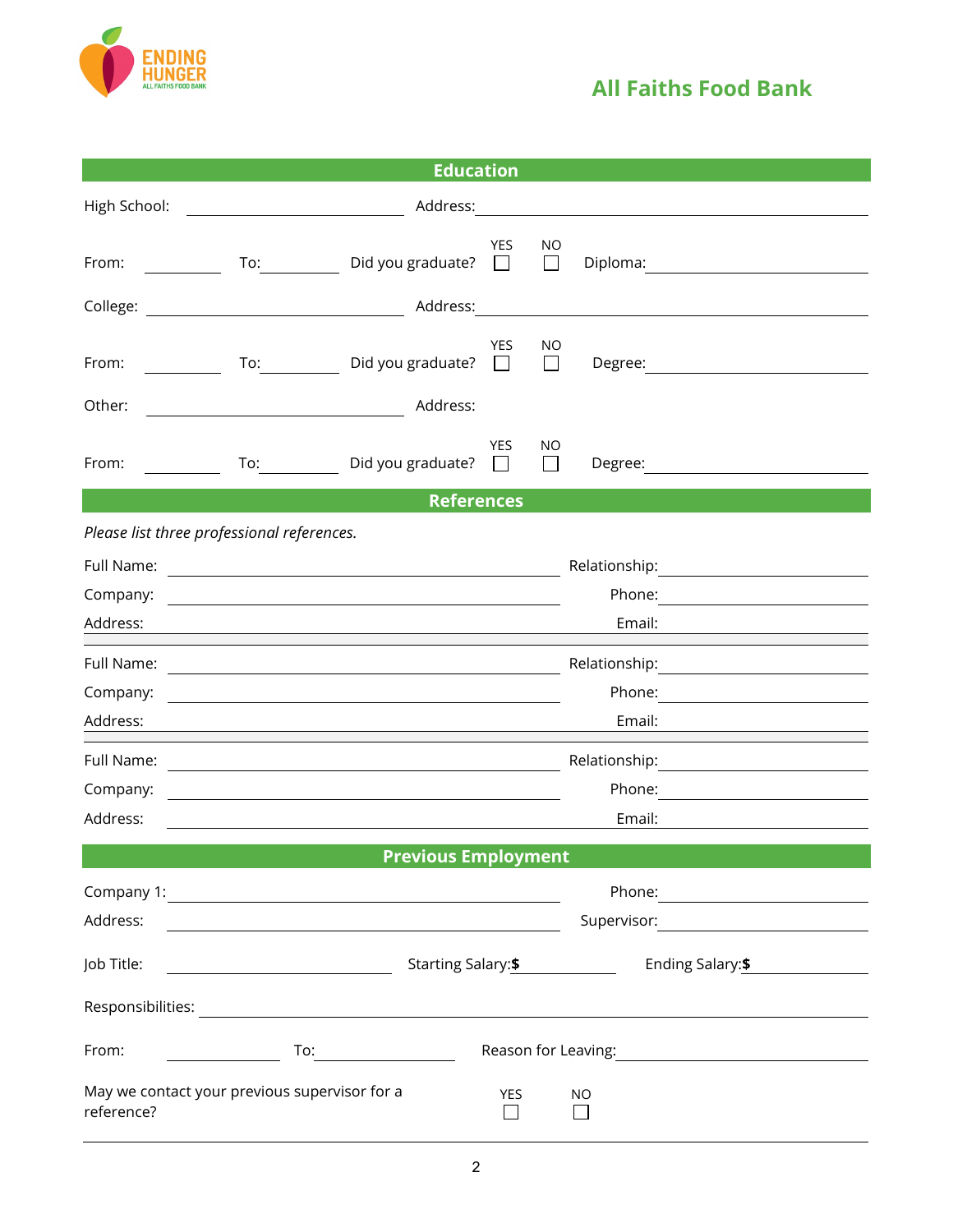

| Address:<br><u> 1989 - Johann Stoff, deutscher Stoffen und der Stoffen und der Stoffen und der Stoffen und der Stoffen und der</u>        |                         |           |                                                                 |
|-------------------------------------------------------------------------------------------------------------------------------------------|-------------------------|-----------|-----------------------------------------------------------------|
| Job Title:                                                                                                                                |                         |           |                                                                 |
|                                                                                                                                           |                         |           |                                                                 |
| From:<br>$\begin{array}{cccccccccc} & & & & & \text{To:} & & & \text{---} & \ \end{array}$                                                |                         |           | Reason for Leaving: 1999                                        |
| May we contact your previous supervisor for a<br>reference?                                                                               | <b>YES</b>              | <b>NO</b> |                                                                 |
| Company 3: 2008 Company 3:                                                                                                                |                         |           |                                                                 |
|                                                                                                                                           |                         |           |                                                                 |
|                                                                                                                                           |                         |           | Ending Salary: \$                                               |
|                                                                                                                                           |                         |           |                                                                 |
| From:<br>$\overline{a}$ To: $\overline{a}$ To: $\overline{a}$                                                                             |                         |           | Reason for Leaving: 1999                                        |
| May we contact your previous supervisor for a<br>reference?                                                                               | <b>YES</b>              | <b>NO</b> |                                                                 |
|                                                                                                                                           | <b>Military Service</b> |           |                                                                 |
| Branch:<br><u> 1988 - Johann Stoff, fransk politik (f. 1988)</u>                                                                          |                         |           | From: $\overline{\qquad \qquad }$<br>To: $\qquad \qquad \qquad$ |
|                                                                                                                                           |                         |           |                                                                 |
| If other than honorable, please<br>explain:                                                                                               |                         |           |                                                                 |
| List any valid professional certifications, licenses, and<br>any languages, other than English, that you speak, read<br>or write:         | <b>Proficiencies</b>    |           |                                                                 |
| List all computer software of which you have a working<br>knowledge:                                                                      |                         |           |                                                                 |
| List special accomplishments, publications, awards<br>(exclude those which may disclose your race, color,<br>religion or national origin) |                         |           |                                                                 |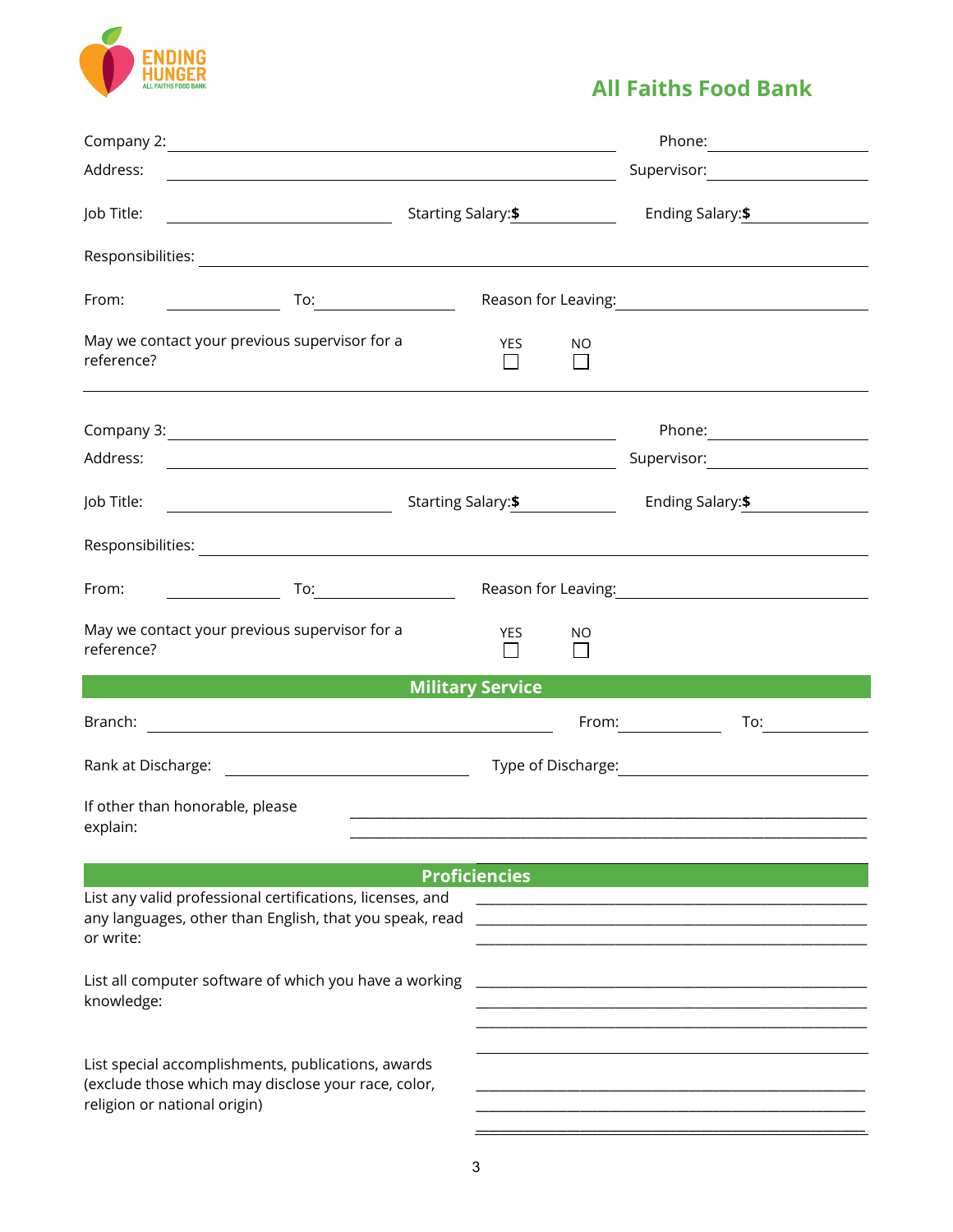

#### **Voluntary Self-Identification Question**

All Faiths Food Bank is subject to certain governmental recordkeeping and reporting requirements for the administration of civil rights laws and regulations. In order to comply with these laws, All Faiths Food Bank invites applicants to voluntarily self-identify their race or ethnicity. Submission of this information is voluntary and refusal to provide it will not subject you to any adverse treatment. The information obtained will be kept confidential and may only be used in accordance with the provisions of applicable laws, executive orders and regulations, including those that require the information to be summarized and reported to the federal government for civil rights enforcement. When reported, data will not identify any specific individual.

| $\Box$ White<br>$\Box$ Black/African American<br>Asian Latino/Hispanic |  |
|------------------------------------------------------------------------|--|
|------------------------------------------------------------------------|--|

| American Indian/Alaska Native | $\overline{\phantom{a}}$ Native Hawaiian/Other Pacific Islander | Two or More Races |
|-------------------------------|-----------------------------------------------------------------|-------------------|
|-------------------------------|-----------------------------------------------------------------|-------------------|

#### **Disclaimer and Signature**

*I certify that the information contained in this application is correct to the best of my knowledge and understand that any falsification, misrepresentation or omission on this application is grounds for refusal to hire, or if hired, dismissal. I authorize any of the persons or organizations referenced in this application to give All Faiths Food Bank any and all information concerning my previous employment, education, or any other information they might have, personal or otherwise, with regard to any of the subjects covered by this application and release all such parties and All Faiths Food Bank from all liability for any damage that may result from furnishing such information. I authorize All Faiths Food Bank to request and receive such information.*

*If employed, I understand that I will be an employee "at will" and All Faiths Food Bank or I may terminate my employment relationship at any time with or without notice for any reason.*

*If employed, I agree to comply with All Faiths Food Bank rules, regulations and policies, and acknowledge that these rules, regulations and policies may be changed, interpreted, withdrawn, or supplemented any time, and without prior notice to me.*

*I acknowledge that any offer of employment, or my acceptance of an employment offer, if such is to occur, may be withdrawn, with or without cause, and with or without prior notice, at any time, at the option of All Faiths Food Bank or myself. I understand that this application and any other documents which I may receive are not contracts of employment. I further understand that no representative of All Faiths Food Bank other than the Executive Director has any authority to enter into any agreement for employment for any specified period of time or to assure any other personnel action, either prior to commencement of employment or after I have become employed, or to assure any benefits or terms and conditions of employment or make any agreement contrary to the foregoing.*

*This application is current for only 60 days. At the conclusion of this time, if I have not heard from All Faiths Food Bank, and still wish to be considered for employment, it will be necessary to fill out a new application.*

*All Faiths Food Bank embraces a philosophy that recognizes and values diversity. Our goal is to attract, develop, retain and promote a talented diverse workforce in a culture where all employees will contribute to their fullest potential.*

*\_\_\_\_\_\_\_\_\_\_\_\_\_\_\_\_\_\_\_\_\_\_\_\_\_\_\_\_\_\_\_\_\_\_\_\_\_\_\_\_\_\_\_\_\_\_\_\_\_\_\_\_\_\_\_\_\_\_\_\_\_\_\_\_ \_\_\_\_\_\_\_\_\_\_\_\_\_\_\_\_\_\_*

*Signature of Applicant Date*